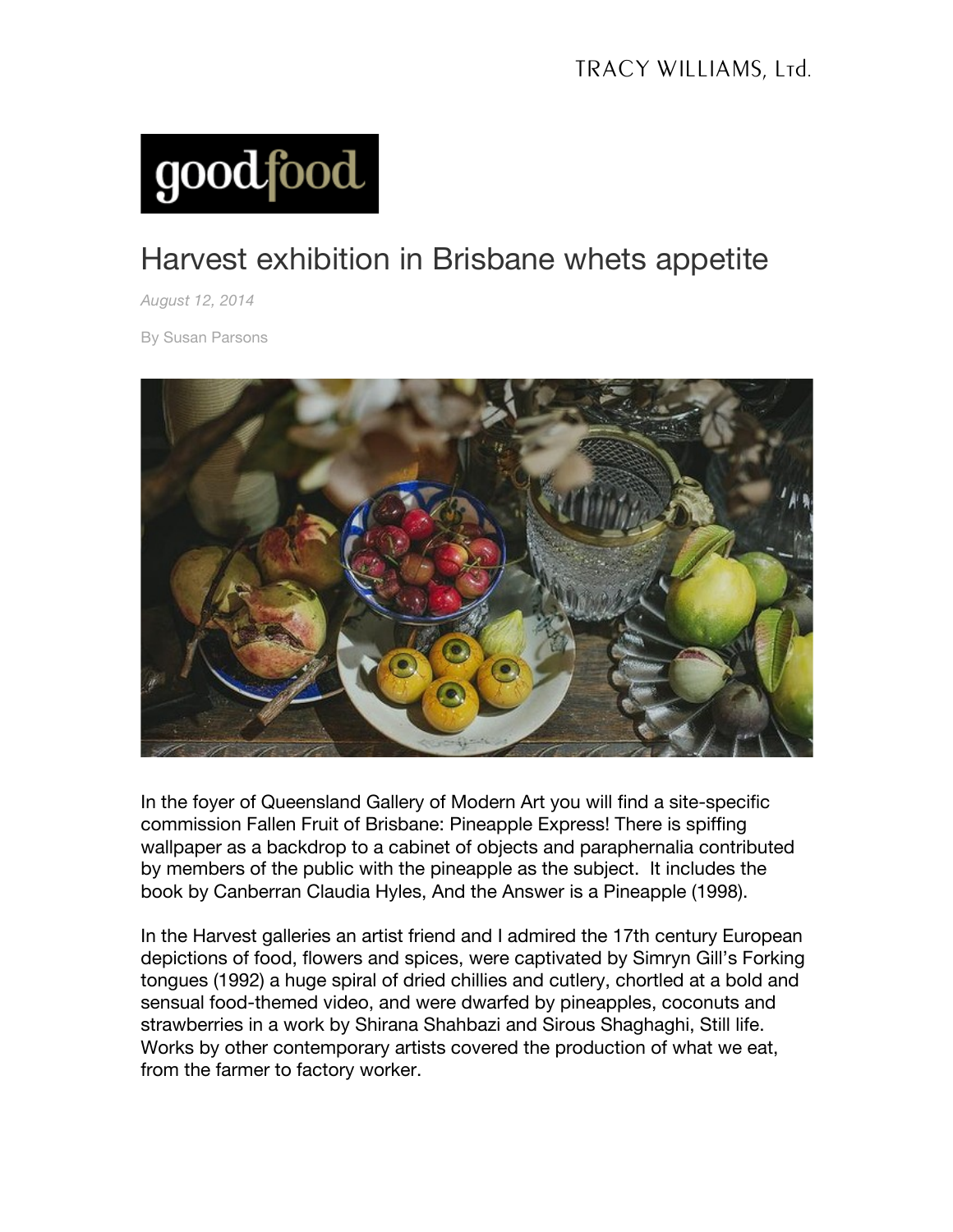Tracey Moffatt's wonderful First Jobs Series depicts her work in a pineapple cannery in 1979 when she was 17. A Brisbane-born friend tells me that a university student pal who worked in a pineapple factory said the smell was enough to put you off pineapples for life and they had to wear thick rubber gloves and boots so the acid didn't burn their skin.

When all that sugarcane and tinned pineapple triggers your appetite, the GOMA Café Bistro on a leafy terrace beside the Brisbane River will satisfy your hunger with a Harvest-inspired menu. Try the Hervey Bay prawns and gnocchi or roasted spatchcock with puffed corn and toasted grains. Potted herbs decorate trestle tables in the sunshine.

We were in tropical fruit mood and headed to Tweed Heads for a couple of nights. At Greenmount Beach the water was 21C and whales were wallowing off Snapper Rocks. Further south we visited Tropical Fruit World that grows the world's largest selection of tropical and rare fruits in one location with more than 500 varieties.

The eco-agri-tourist farm and research park is situated on the rim of an extinct volcano with views to the McPherson Ranges. Avocado and jackfruit trees line the carpark that faces west over fields of sugarcane. In July-August we bought or studied abui (caramel fruit), chocolate pudding fruit, custard apples, yellow dragonfruit, carambola (5-star fruit), mandarins, creamy baby Cavendish bananas, and Haas avocados that were three for \$1. Frozen mango cheeks on sticks provided our morning tea in a paddock off Tweed Valley Way, overlooking the river.

On the hill above us was the Tweed Regional Gallery, a modern building with superb views to Mount Warning, Mount Nullum and fields leading to the river. We were there to see the recreation of Margaret Olley's home studio that was opened in March this year by the then Governor-General Quentin Bryce who called them ''the most famous rooms in Australian art".

More than 20,000 items were relocated from the interior of the old hat factory where Margaret Olley painted but the vases of flowers and bowls of fruit presented a challenge.

Tropical Fruit World provided fresh pomegranates to curator Ingrid Hedgcock to be dried for display in the exact places where Olley had them in her studio. Susi Muddiman, the director's gallery, says that the orange hue in the old hat factory is an exact colour match to a paint sample taken from the walls in Duxford Street, Paddington. The red/orange/amber-but-not-quite-terracotta hue is almost that of pomegranate skin. It glows. Muddiman says that the recreation of Margaret's home studio is permanent at Tweed Regional Gallery (entry is free).